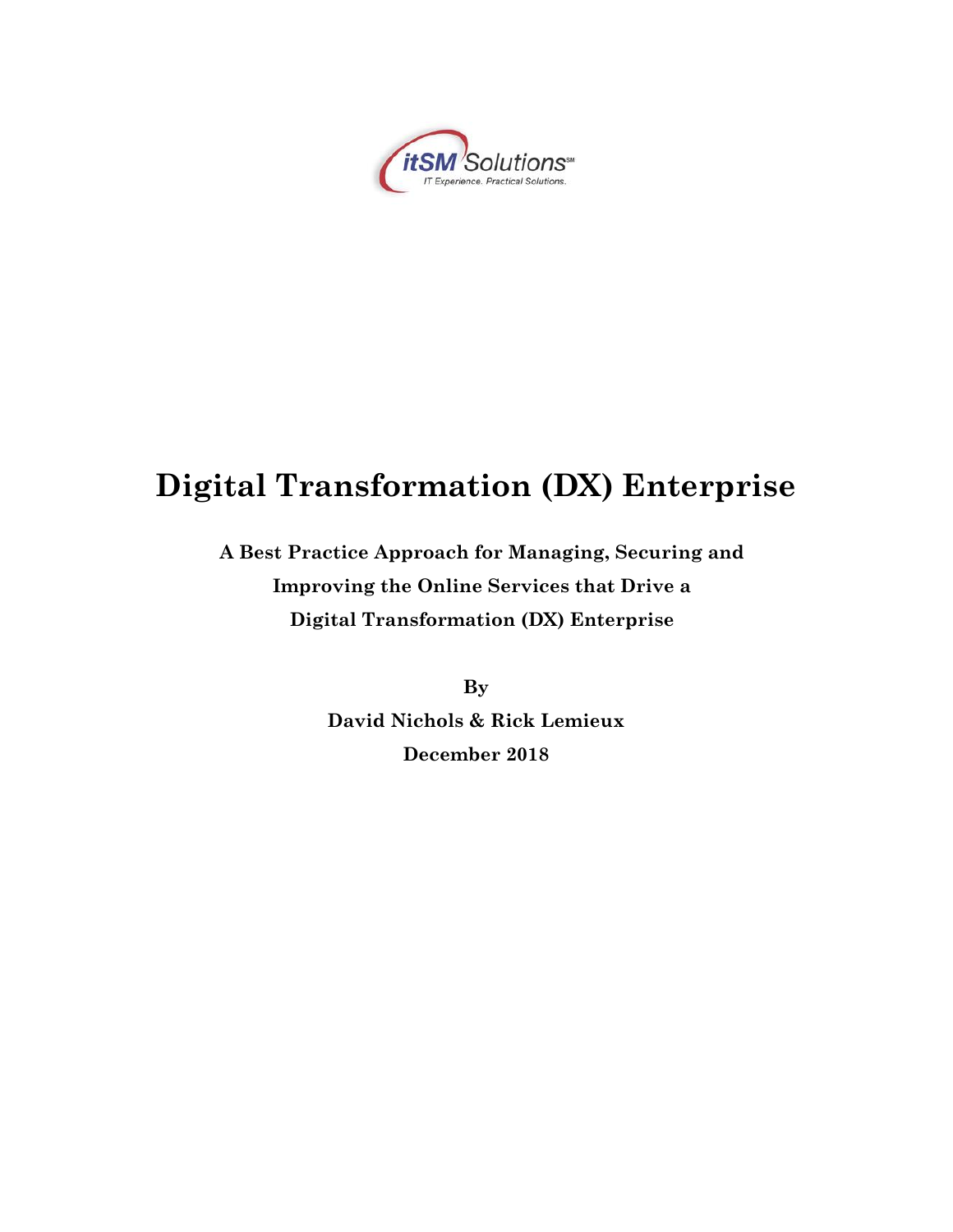#### *Copyright and Trademark Notice*

Copyright © 2018 itSM Publishing. itSM Solutions® is a Registered Trademark of itSM Solutions LLC. ITIL ® is a Registered Trademark, and a Registered Community Trademark of the Axelos, and is registered in the U.S. Patent and Trademark Office and is used here by itSM Solutions LLC under license from and with the permission of Axelos (Trademark License No. 0002). Other product names mentioned in this guide may be trademarks or registered trademarks of their respective companies.

#### *Notice of Rights / Restricted Rights Legend*

All rights reserved. No title or ownership of this document, any portion thereof, or its contents is transferred. No part of this document may be reproduced, stored in a retrieval system, or transmitted in any form or by any means, electronic, mechanical, photocopying, recording, or otherwise without the prior written permission of itSM Solutions LLC. Reproduction prohibitions do not apply to this document when reproduced for noncommercial use, or to excerpts or quotes for use in reviews or attributed quotes in other works of any type as allowed for in copyright law. For additional information, please contact:

itSM Solutions LLC 742 Mink Ave #135 Murrells Inlet South Carolina, 29576 401-480-5872 Web http://www.itsmsolutions.com

#### *Notice of Liability*

This guide is distributed "As Is," without warranty of any kind, either express or implied, respecting the content of this guide, including but not limited to implied warranties for the guide's quality, performance, merchantability, or fitness for any particular purpose. Neither the authors, nor itSM Solutions LLC, its dealers or distributors shall be liable with respect to any liability, loss or damage caused or alleged to have been caused directly or indirectly by the contents of this whitepaper.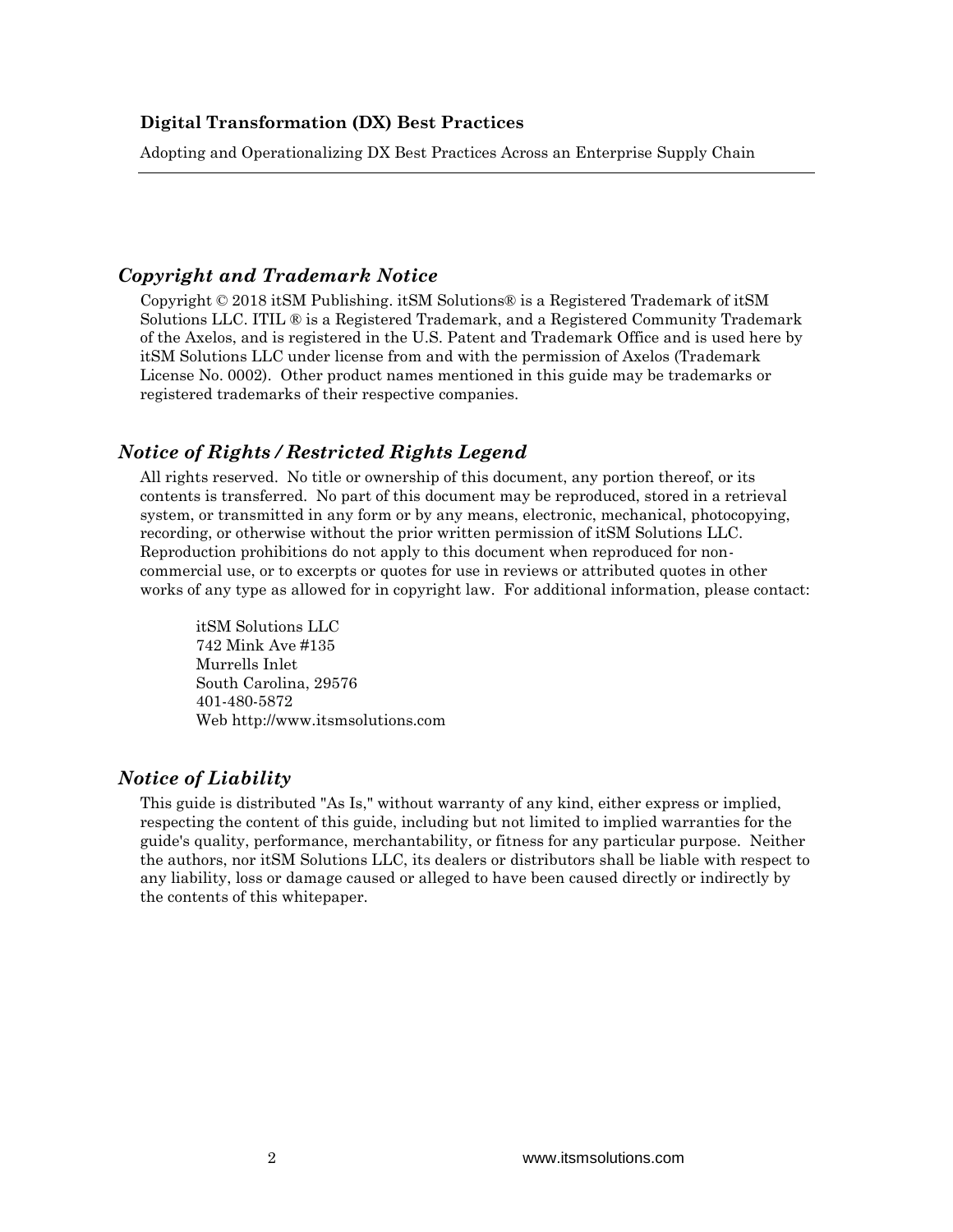Adopting and Operationalizing DX Best Practices Across an Enterprise Supply Chain

Three things are certain in today's business world: first, **digital services** are now at the center of all businesses; second, business is a moving target and third businesses are under attack from those trying to steal the critical information companies rely on for daily business operations and revenue generation.

The demand for a proactive, collaborative and balanced approach for managing, securing and improving digital services across stakeholders, supply chains, functions, markets, and geographies has never been greater.

Digital services are fundamental to corporate success, and cyber service decisions, like all other business decisions, must consider both the value and risk the service will contribute to the customer experience. In-light of this, a solid, sound business case for cyber investments requires mature business, and risk judgment. Unfortunately, there are no shortcuts to developing maturity or to developing judgment – both take time and experience. There is only one way to gain traction in these circumstances and that is to apply the collective experience of all stakeholders in the pursuit and execution of a single customer experience strategy. In this case the integrated whole is much greater than the sum of the individual parts.

To support this new cyber service business model, enterprises must adopt and adapt a best practice approach to **Digital Transformation (DX).**  The DX program must deliver a proactive, collaborative and balanced approach for adopting and operationalizing the incremental improvements to stabilize, optimize, secure and improve an enterprise digital service portfolio.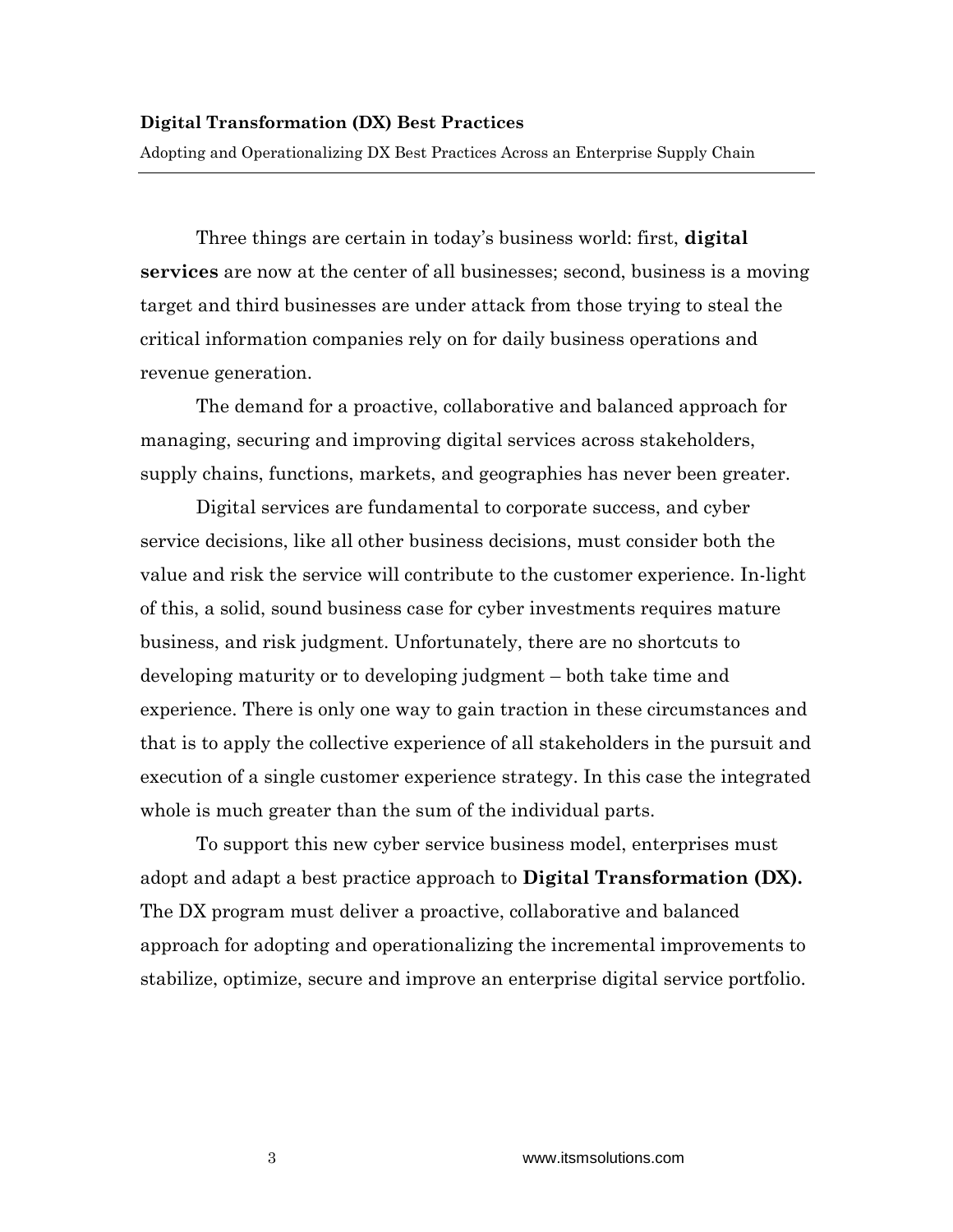#### *Shaping the Future – DX Best Practices*

Before an enterprise can adopt and operationalize a DX program, it must demonstrate three main characteristics; an unambiguous understanding of their customer's need, repeatable processes to ensure consistency of execution, and the ability to innovate in a structured manner.

To achieve an unambiguous understanding of the customer's needs, enterprises must, in a structured repeatable manner, define and categorize the enterprise process, technology and capability requirements. The next step is to compare these requirements to the existing environment to understand what it will take to achieve and manage the required capability. The provider must do this in the context of governance based on enterprise goals and achievement measured against expected outcomes.

Repeatable processes are required to ensure consistency of execution. This is critical because day-to-day business processes rely so much on embedded technology that failure to execute consistently directly impacts the enterprise's ability to deliver its products or services.

Finally, the enterprise must develop a utility grade delivery platform and practice management model that is capable of supporting emerging utility-based architectures and applications such as Real Time Infrastructure (RTI), Service Oriented Architecture (SOA) and Software as a Service (SaaS). The delivery platform provides the portal through which the enterprise receives its business enabling technology. The enterprise brokers those services irrespective of their source, internal or external. Therefore, the enterprise can deliver utility grade, business-aligned services as needed, and manage technology investments and innovation in a structured manner.

Underpinning all of this is the need for a model that helps identify what services need to be sourced internally and what services can be sourced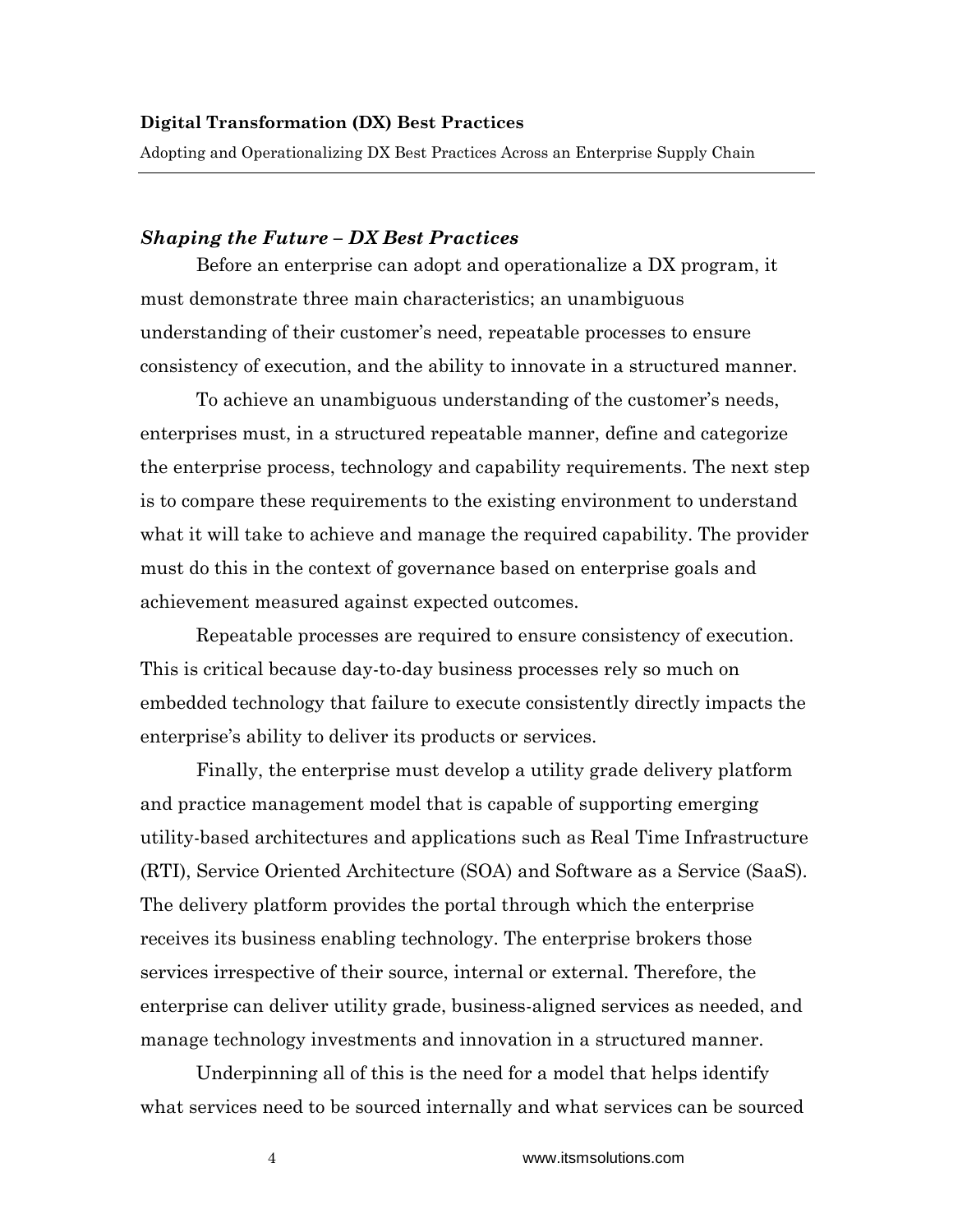Adopting and Operationalizing DX Best Practices Across an Enterprise Supply Chain

externally. This model will provide the guidance the enterprise needs to classify the services and processes that are critical to quality service delivery and differentiation in the marketplace (See Figure 1). The internally sourced services are prime candidates for investment, as they are critical to the success of the business. The business may source other activities according to the capability of the enterprise using established sourcing policies and guidelines such as Carnegie-Mellon's eSCM capability model.





#### *DX Enterprise Best Practices – 1998*

To support this new digital service business model, enterprises from across the globe began adopting and operationalizing a series of DX best practice programs designed to stabilize, optimize and improve the quality, cost and compliance of an enterprise digital service portfolio. DX best practices included ITIL® for IT Service Management, COBIT for IT Governance, PRINCE2 for effective project outcomes and ISO 20000 for organizational IT Service Management.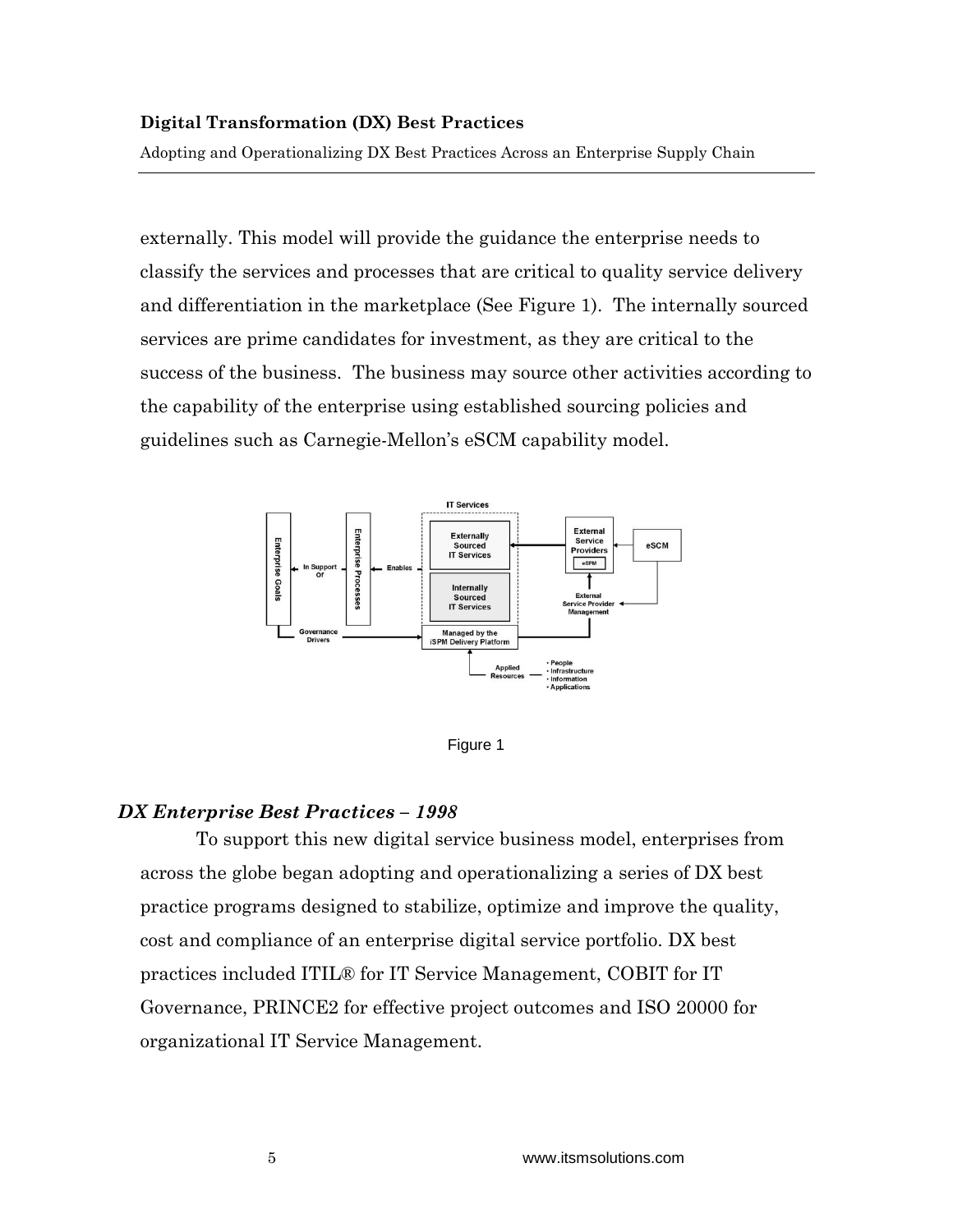Adopting and Operationalizing DX Best Practices Across an Enterprise Supply Chain

#### *DX Enterprise Best Practices – 2019*

Today, due to the ever changing threat landscape created by mobile computing, the Internet of Things (IoT) and a very sophisticated network of threat actors (i.e., the bad guys) enterprises now need to expand its DX best practice portfolio to include programs that deal with digital enterprise organizational readiness and agility, cybersecurity risk management, application security, cyber resilience and cloud security.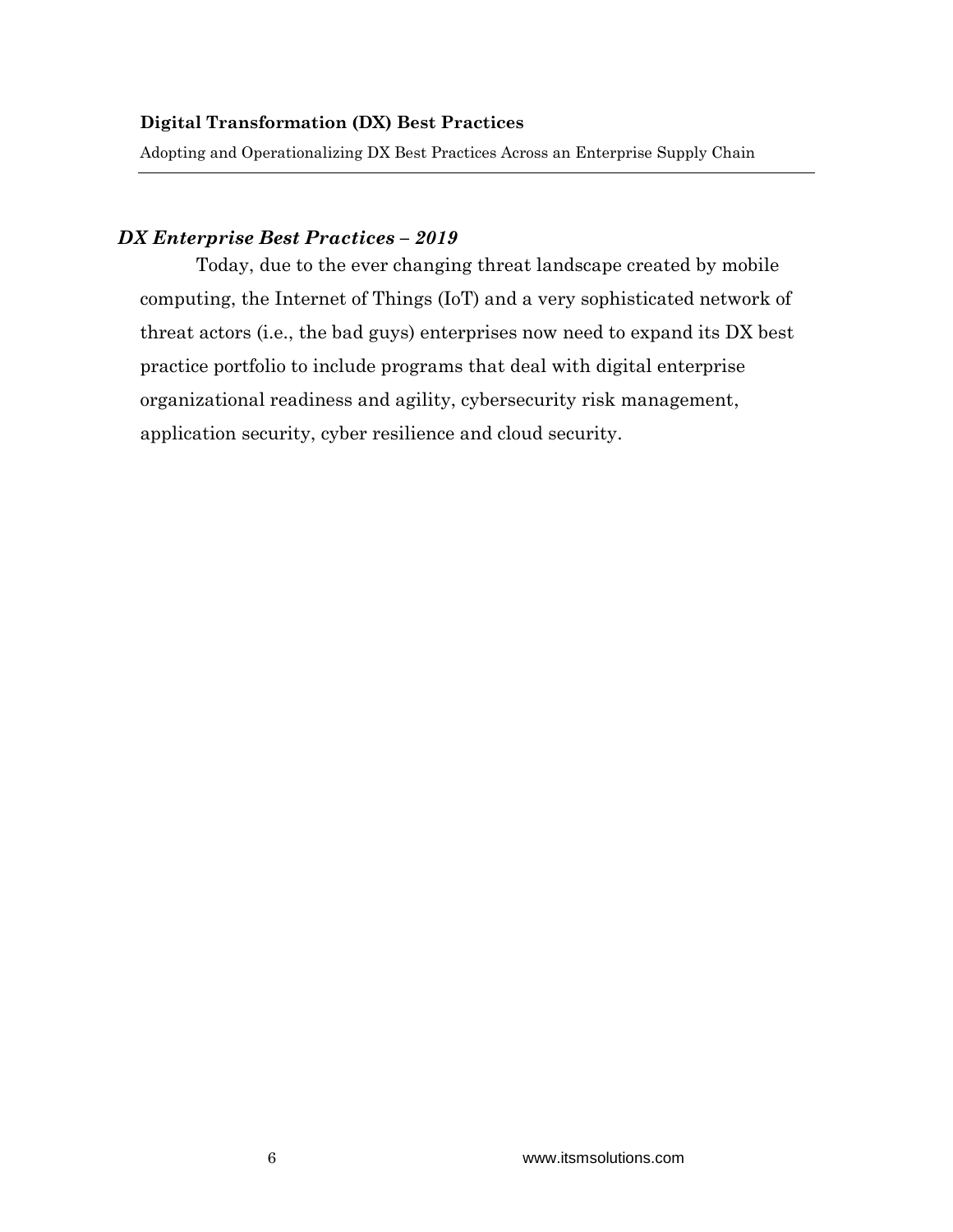## *[NISTCSF.COM](https://nistcsf.com/) – DX Enterprise Training Consortium*

itSM Solutions NISTCSF.COM is a global consortium of academic, government and industry thought leaders working together to create DX enterprise assessment, remediation, certification and skills training solutions to help organizations operationalize the DX best practice programs created by the National Institute of Standards & Technologies (NIST), AXELOS, ISACA, ISO and other internationally recognized standard bodies & institutes.

The consortium's goal is to provide academia and enterprises with a scalable and affordable way to train, skill, certify and continually improve a digital enterprise workforce.

**DxCERTS™ in the consortium's certification training program focused on helping enterprises acquire the best practice knowledge, skills and abilities to operationalize a DX program across an enterprise and its supply chain.**

## *DxCERTS™ - DX Enterprise Best Practice Training Programs*

The itSM Solutions DxCERTS™ training program integrates nine best practice programs in support of operationalizing a DX Enterprise program.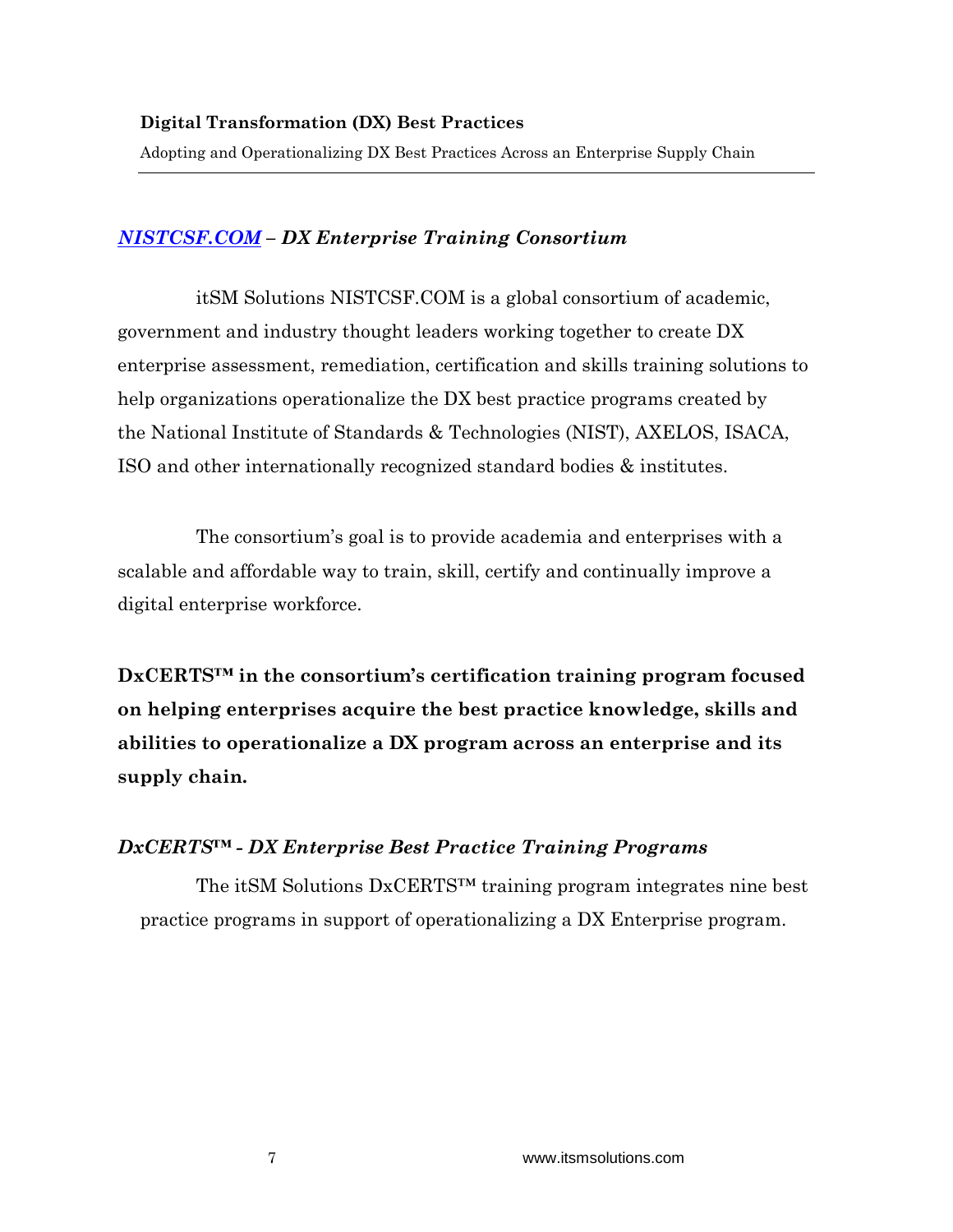Adopting and Operationalizing DX Best Practices Across an Enterprise Supply Chain

| <b>DX Program</b>                      | <b>Framework, Method or Standard</b>       |
|----------------------------------------|--------------------------------------------|
| DX Cybersecurity Risk Management       | <b>NIST Cybersecurity Framework</b>        |
| DX Cybersecurity Workforce Development | NICE Cybersecurity Workforce Framework     |
| DX Enterprise Readiness                | Digital Enterprise Readiness Framework     |
| DX Cloud Security                      | <b>Cloud Security Alliance Framework</b>   |
| DX Cyber Resilience                    | RESILIA Cyber Resilience Framework         |
| DX Service Management                  | <b>ITIL Service Management Framework</b>   |
| DX Governance                          | <b>COBIT 5 Governance Framework</b>        |
| DX Software & Application Security     | Software & Application Testing Methodology |
| DX Project Management                  | PRINCE2 Project Management Methodology     |

**NIST & NICE Cyber Security Frameworks** provides guidance and training's on how digital enterprises can proactively manage and improve a cyber service portfolio in terms of cybersecurity risk and workforce development.

**NICE Cybersecurity Workforce Framework** provides guidance and training's on how digital enterprises can proactively manage and improve its IT and Cybersecurity workforce.

**Digital Enterprise Readiness Framework** provides guidance and training's on how digital enterprises can manage and improve a cyber business in terms of operational sustainability, organizational agility, strategic agility, and operating in a disruptive culture.

**Cloud Security Alliance Framework** provides guidance on how digital enterprises can adopt the cloud paradigm safely and securely.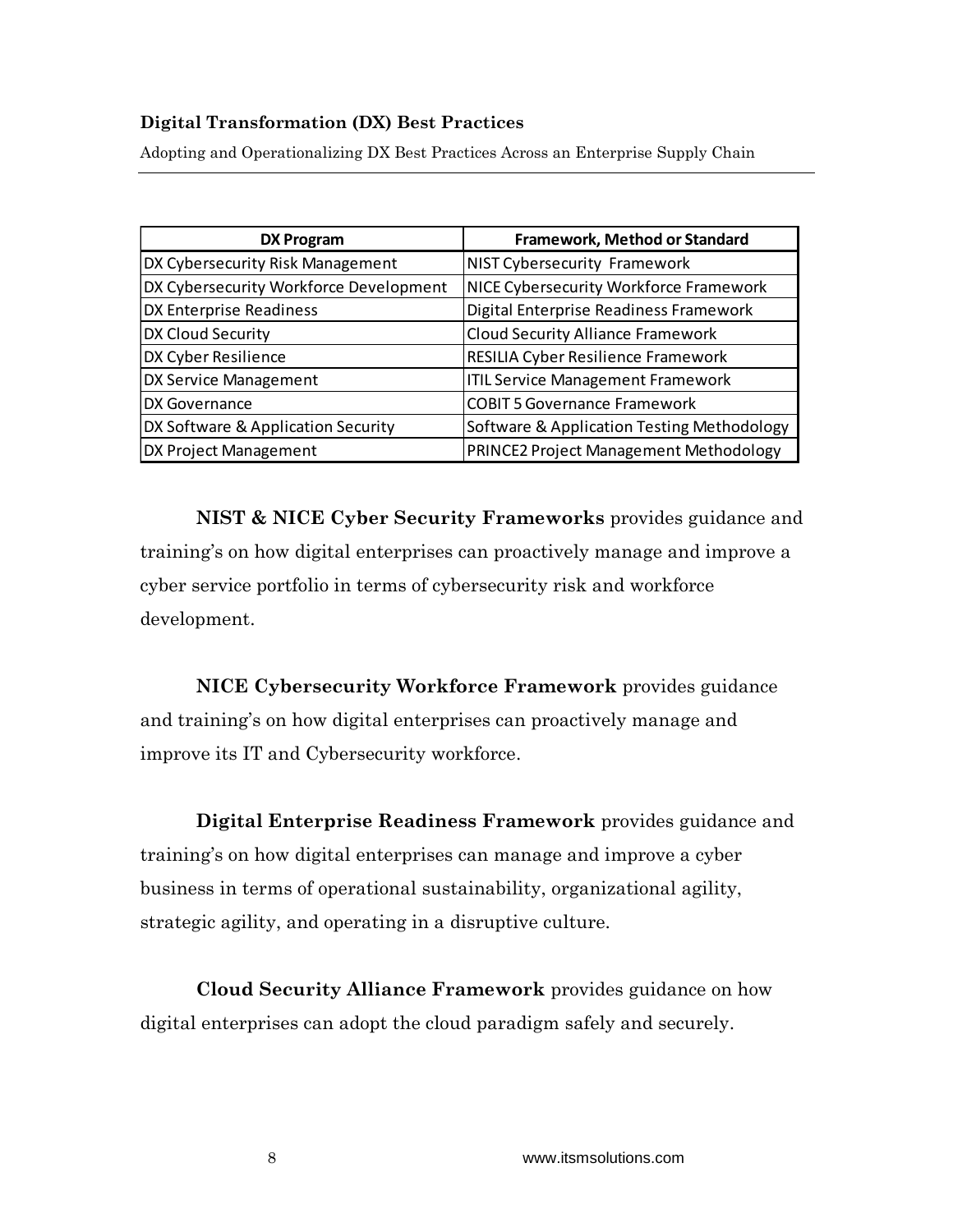**ITIL Service Management Framework** provides guidance and training's on how digital enterprises can proactively manage and improve a cyber service portfolio in terms of agility, development, operations, cost, quality and compliance.

**RESILIA™ Cyber Resilience Framework** provides guidance and training's on how digital enterprises can proactively manage and improve a cyber service portfolio in terms of business resiliency and recovery.

**COBIT Governance Framework** provides guidance and training's on how digital enterprises can proactively manage and improve a cyber service portfolio in terms of risk policies and controls.

**Software & Application Testing Methodology** provides guidance and training's on how digital enterprises can make software systems and applications safer regardless of their operating environment (web, IoT, Cloud)

**PRINCE 2 Project Management Methodology** provide guidance and training's on how digital enterprises can improve the success of its cyber service projects by using knowledge and techniques that result in a desired business outcome.

## *DxCERTS™ Enterprise*

Listed below is a five-phase approach to acquiring the best practice trainings and skills to operationalize an enterprise DX program.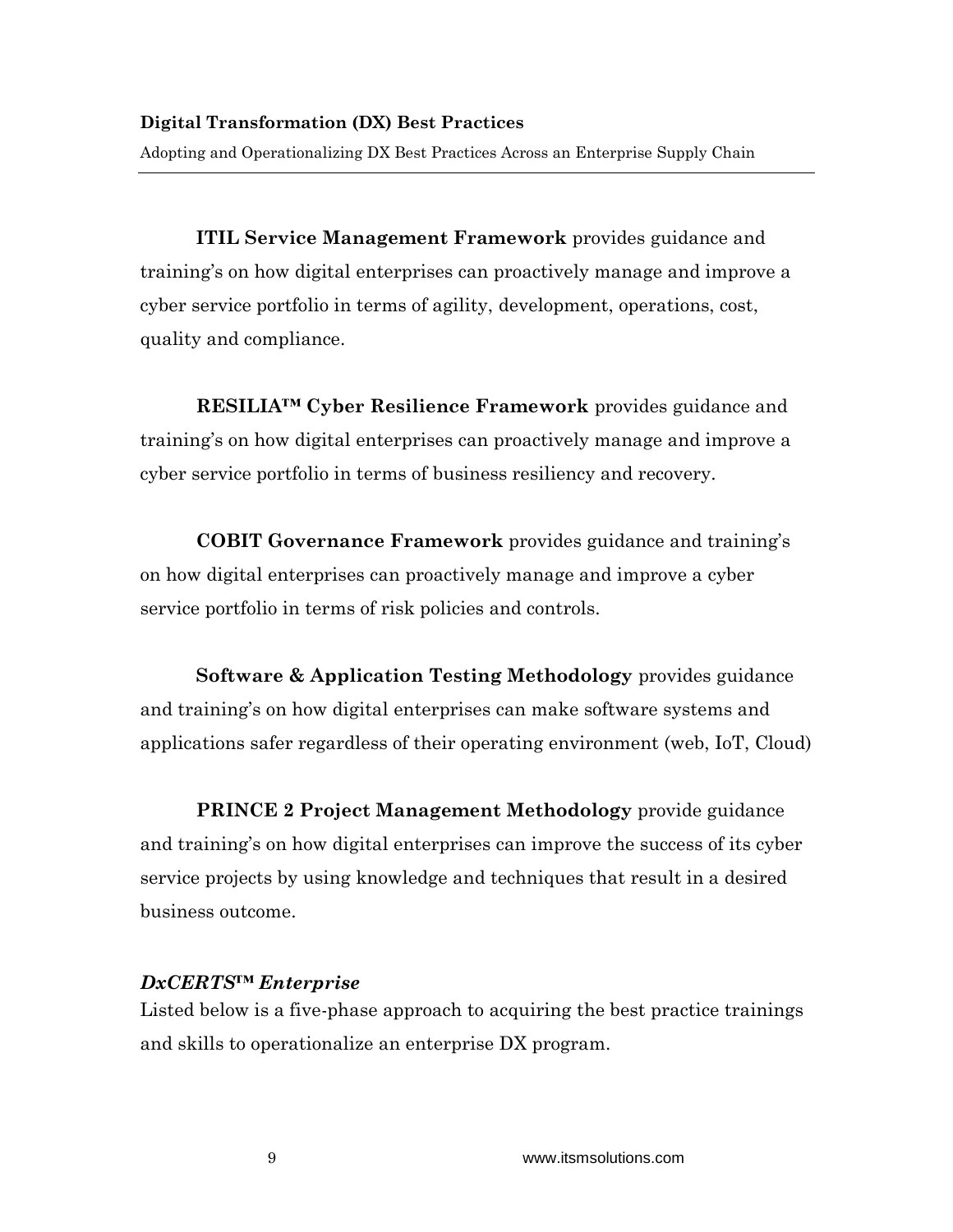Adopting and Operationalizing DX Best Practices Across an Enterprise Supply Chain

| <b>Phase 1 - Executive Team Training</b> |  |
|------------------------------------------|--|
|------------------------------------------|--|

| <b>Organization Role</b>                                                            | <b>Objective</b>                                                                                             | <b>Training Programs</b>                                                        |
|-------------------------------------------------------------------------------------|--------------------------------------------------------------------------------------------------------------|---------------------------------------------------------------------------------|
| CEO, CFO, CIO, CISO CRO,<br>CCO, PMO Director, SMO<br>Director, Governance Director | To help the executive<br>team understand the<br>benefits associated<br>with operationalizing a<br>DX program | DX Executive Overview<br>DX Executive Simulations<br>Digital Readiness Training |

itSM's DX executive training and simulation services are designed to help

the executive team to:

- **Understand** the benefits of adopting an DX program
- **Understand** the value of Digital Readiness
- **Secure** funding for the DX program
- **Select** a leadership team to drive the DX program

|  | Phase 2 - Program Leadership Team Training |  |
|--|--------------------------------------------|--|
|  |                                            |  |

| <b>Organization Role</b>                                                                                     | Objective                                                                                           | <mark>Training Programs</mark>                                                                                                                                                                                                                                                                |
|--------------------------------------------------------------------------------------------------------------|-----------------------------------------------------------------------------------------------------|-----------------------------------------------------------------------------------------------------------------------------------------------------------------------------------------------------------------------------------------------------------------------------------------------|
| Practice Owners, Service<br>Owners, Change Mgrs.<br>Operation Mgrs.<br>CSI Mgrs.<br><b>Business Analysts</b> | To help the leadership team acquire<br>the knowledge and skills to develop<br>an actionable DX plan | DX Assessment Training<br><b>NCSF Assessment Training</b><br>Digital Readiness Training<br>Planning to Change Workshop<br>Internet of Things Training<br><b>ITIL® Training</b><br><b>RESILIA Training</b><br>Prince 2 Training<br><b>NIST Cybersecurity Training</b><br><b>DX Simulations</b> |

itSM's DX leadership training and simulation services are designed to help the leadership team acquire a systemic structure for thinking and planning and the skills to: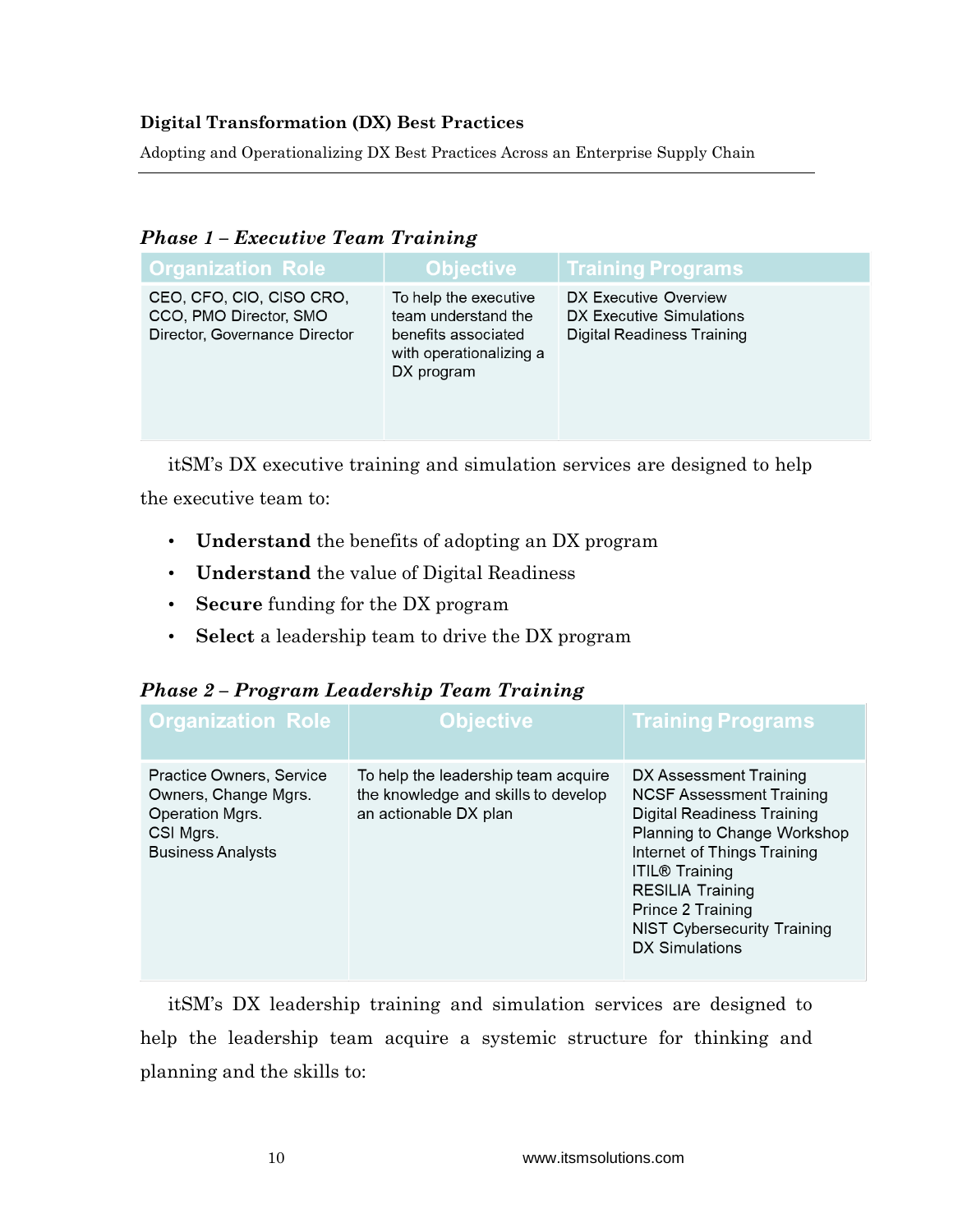Adopting and Operationalizing DX Best Practices Across an Enterprise Supply Chain

- **Become** thought leaders for the DX program
- **Understand** the value of Digital Readiness
- **Perform the Assessment** to identify and document DX GAPS
- **Organize and Condition** the enterprise for DX

## *Phase 3 – Enterprise Readiness Training*

| <b>Organization Role</b>                                                      | <b>Objective</b>                                                                                                   | <b>Training Program</b>                                      |
|-------------------------------------------------------------------------------|--------------------------------------------------------------------------------------------------------------------|--------------------------------------------------------------|
| All IT staff, senior<br>leadership, stakeholders<br>and supply chain partners | To help condition the enterprise for<br>DX change through a series of online<br>awareness and simulation trainings | DX Awareness<br>DX Simulations<br>Digital Readiness Training |
|                                                                               |                                                                                                                    |                                                              |

itSM's DX enterprise training and simulation services enable the enterprise business stakeholders and supply chain partners to:

- **Understand** the DX program and its value to the organization in terms of improving the quality, risk and security of an enterprise digital service portfolio
- **Understand** the value of Digital Readiness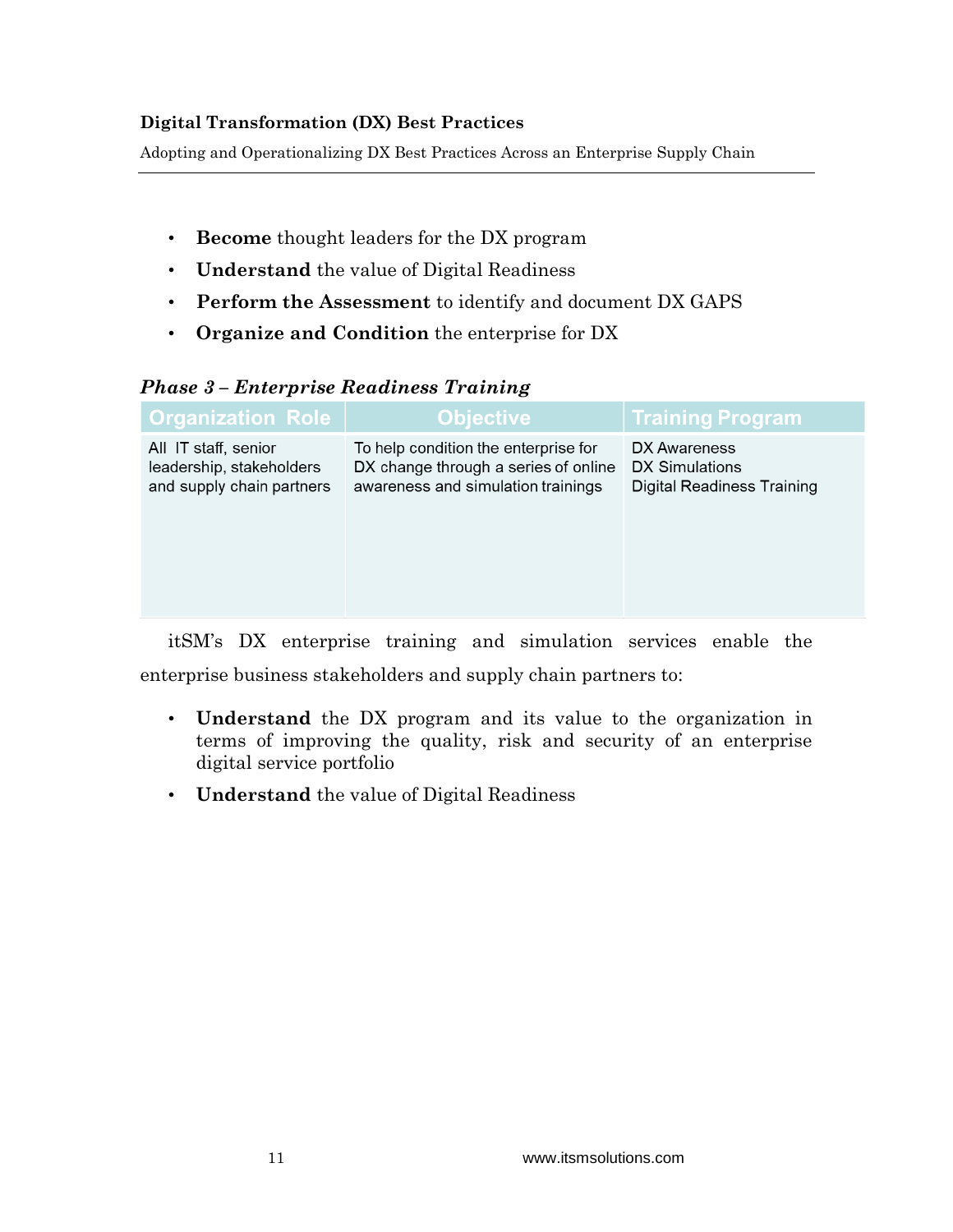Adopting and Operationalizing DX Best Practices Across an Enterprise Supply Chain

| <b>Organization Role</b>                                                                                                                                                                                                                                                          | <b>Objective</b>                                                                                                                   | <b>Training Programs</b>                                                                                                                                                                                                                                                                                                   |
|-----------------------------------------------------------------------------------------------------------------------------------------------------------------------------------------------------------------------------------------------------------------------------------|------------------------------------------------------------------------------------------------------------------------------------|----------------------------------------------------------------------------------------------------------------------------------------------------------------------------------------------------------------------------------------------------------------------------------------------------------------------------|
| 1st Line Mgrs.<br><b>Practice &amp; Service Owners</b><br>Architects & Strategists<br>Operation & System, Analysts<br><b>Business &amp; Quality Analysts</b><br>Program & Project Managers<br>Operation & Change Mgrs.<br>Service Level & CSI Mgrs.<br><b>Tool Administrators</b> | To provide the DX practitioners<br>the knowledge and skills to<br>plan, design, implement,<br>operate and improve a DX<br>program. | DX Training<br>NIST Cybersecurity Framework Training<br>NIST Cybersecurity Employee Training<br>NICE Cybersecurity Workforce Trainings<br>Internet of Things Training<br><b>ITIL Trainings</b><br><b>RESILIA Trainings</b><br>Prince 2 Trainings<br>ISO 27001 Training<br><b>Cobit Training</b><br>DX Simulation Trainings |
|                                                                                                                                                                                                                                                                                   |                                                                                                                                    |                                                                                                                                                                                                                                                                                                                            |

#### *Phase 4A – Practitioner Training*

itSM's DX information technology training and simulation services will

enable the IT organization to acquire the knowledge and skills to:

• **Plan, Design, Implement, Operate and Improve** a DX program

## *Phase 4B – Supply Chain Training*

| <b>Organization Role</b>                                     | <b>Objective</b>                                                                                          | <b>Training Programs</b>                                                                            |
|--------------------------------------------------------------|-----------------------------------------------------------------------------------------------------------|-----------------------------------------------------------------------------------------------------|
| <b>Business Stakeholders</b><br><b>Supply Chain Partners</b> | To provide basic cyber<br>awareness training to all<br>business stakeholders and<br>supply chain partners | DX Simulation Training<br>NIST Cybersecurity Employee Training<br><b>Digital Readiness Training</b> |

itSM's DX enterprise training and simulation services enable the enterprise business stakeholders and supply chain partners to:

- **Learn** the techniques cyber criminals are using to break into networks
- **Understand** the results of poor cyber practices
- **Understand** the value of Digital Readiness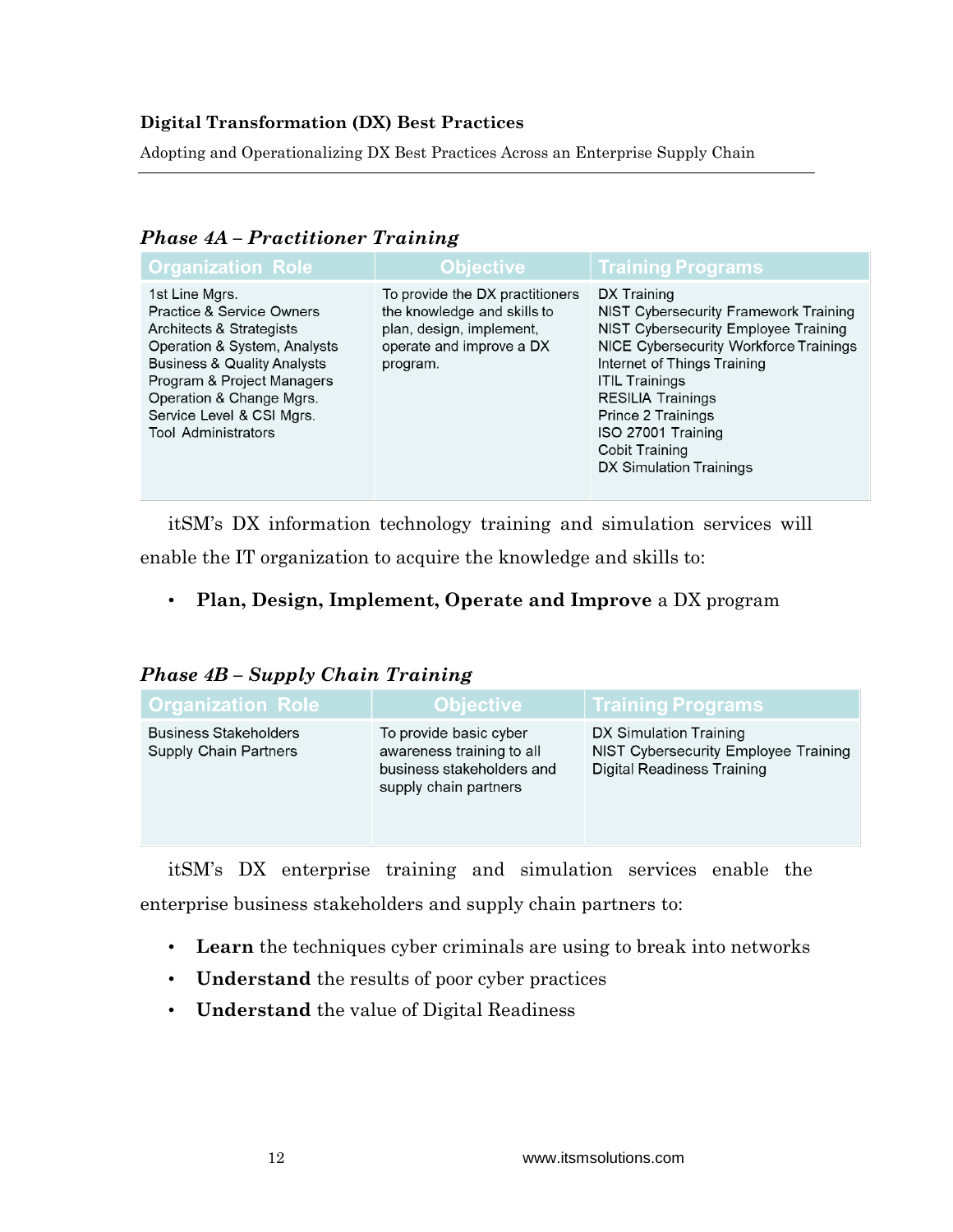Adopting and Operationalizing DX Best Practices Across an Enterprise Supply Chain

## *Phase 5 – Career Pathway Training*

| <b>Organization Role</b> | Objective                                                                                                                             | <b>Activities</b>                                                                                                                 |
|--------------------------|---------------------------------------------------------------------------------------------------------------------------------------|-----------------------------------------------------------------------------------------------------------------------------------|
| <b>HR</b> Manager        | To establish HR policies and<br>procedures for training new<br>employees and a career pathway for<br>existing employees practicing DX | Setup both eLearning and role-<br>based Blended Learning DX<br>best practice training solutions<br>for new and existing employees |

itSM's HR DX trainings help HR departments to:

- **Establish** policies and procedures for training new employees
- **Identify** career pathways for existing DX practitioners.

#### *Summary*

Three things are certain: first, digital services are now at the center of most businesses; second, business is a moving target, third organizations are under attack from those trying to steal the information companies rely on for daily business operations.

The itSM Solutions **DX** assessment, remediation, certification and skills training programs enable organizations to learn the knowledge, skills and capabilities to build a proactive, collaborative and balanced approach for stabilizing, optimizing, securing and improving a digital enterprise services portfolio.